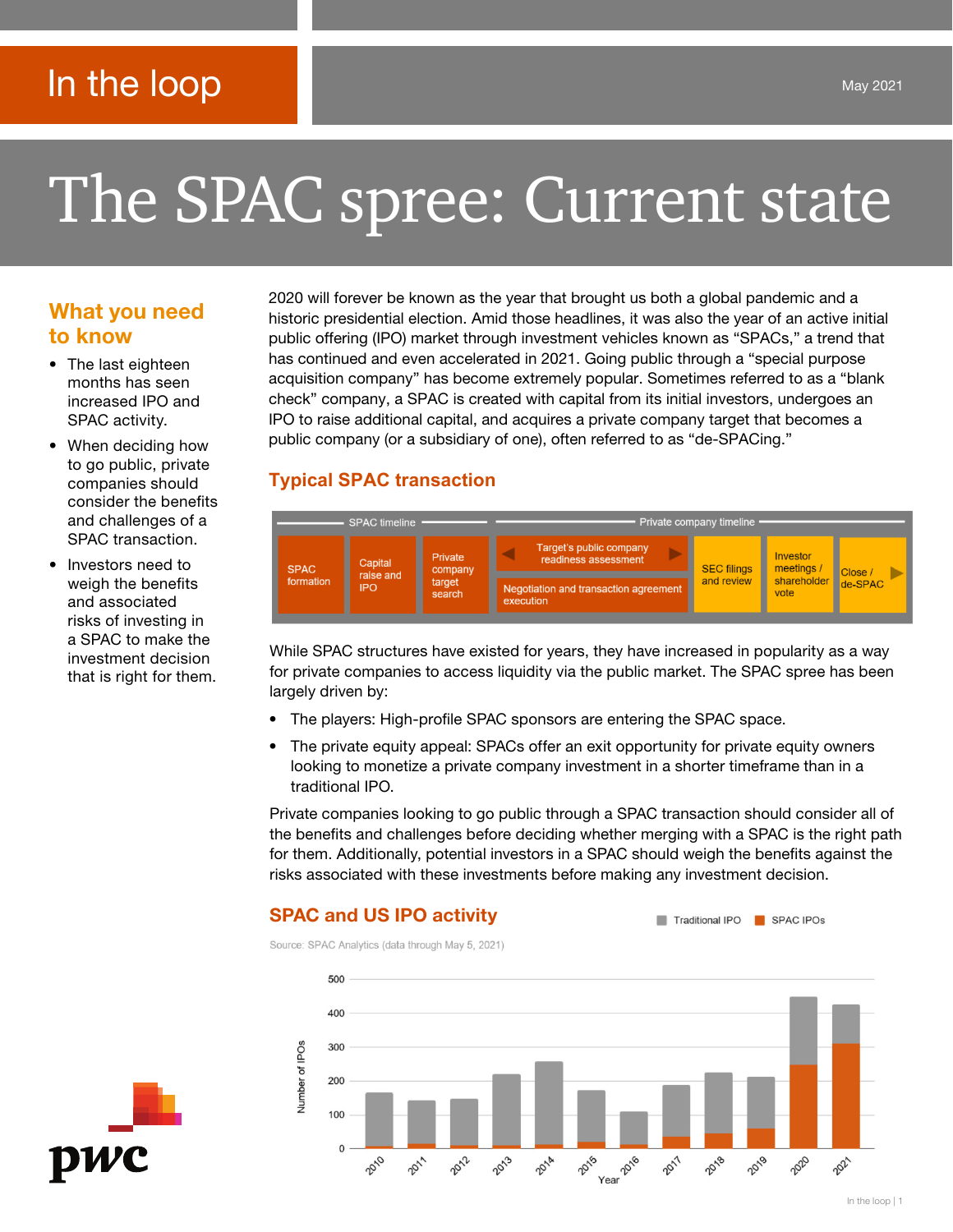# Taking a deeper look at a SPAC transaction

SPACs are generally formed by a sponsor that has a nominal investment in the SPAC. In exchange for that nominal investment, the sponsor usually receives a 20% interest in the post-IPO company—commonly referred to as founder shares. The remaining interest in the SPAC is held by institutional investors (e.g., hedge funds) and the general public. However, investors might not know what company they ultimately will be investing in when they decide to invest because a target does need not be identified before the capital-raising phase of the SPAC IPO.

Following the SPAC's IPO, the capital raised by the SPAC is placed in a trust account, and the SPAC sponsor generally has 18-24 months to complete an acquisition or it will be required to liquidate and return the money to investors. Once a target company is identified and a merger is announced, the SPAC's public shareholders may vote to approve the transaction or redeem their shares. Once the shareholders approve the SPAC merger and all regulatory matters have been cleared, the merger closes and the target becomes a public company.

There are some who believe that a SPAC transaction, unlike a traditional IPO, allows a reprieve from liability related to the use of forward-looking [statement](https://www.sec.gov/news/public-statement/spacs-ipos-liability-risk-under-securities-laws)s or projections. In a recent **statement**, John Coates, acting director of the SEC's Division of Corporation Finance, questioned whether the safe harbor in [securities law](https://www.congress.gov/bill/104th-congress/house-bill/1058/text) applies to SPAC transactions, stating that the claim about reduced liability exposure for SPACs is "overstated at best, and potentially seriously misleading at worst." In short, Coates said a SPAC transaction is not a "free pass for material misstatements or omissions."

# What private company targets should expect in a SPAC transaction

Private companies and their owners should consider all of the benefits and challenges of a SPAC in deciding whether it is the right vehicle for them to enter the public markets.

### **Benefits**



#### Access to capital and potential to sell a bigger stake in the company

SPACs give private companies access to public markets, particularly during times of market instability, and help open the door to permanent capital. A SPAC raises capital through an IPO prior to acquiring a private company target. If it needs additional capital to complete the transaction with the private company target, it may raise funds through various vehicles, including a private investment in public equity (PIPE).

Additionally, SPAC transactions typically allow private company owners looking for an exit strategy a chance to sell a larger stake in a company than might otherwise be possible in a traditional IPO.



#### Greater market certainty

Missing the right pricing "window" can have a significant impact on the success of a company's traditional IPO. With SPACs, target companies can negotiate a "locked in" price of their stock with the SPAC sponsor as part of their agreement and avoid the potential valuation hit that can happen with traditional IPOs in times of market volatility.



#### Flexible deal terms

In addition to the ability to negotiate the sale price of the company to the SPAC, SPAC transactions provide flexibility to negotiate other parts of the deal. For example, if investors decide to withdraw their capital before the acquisition closes, SPAC sponsors might agree to fund any cash shortfalls at the time of closing.



#### Access to experienced managers

Partnering with a strong sponsor may allow a private company target to benefit from its resources and experience. A seasoned sponsor may help when additional capital is needed. It may also tap into its network to build a strong management team for the target.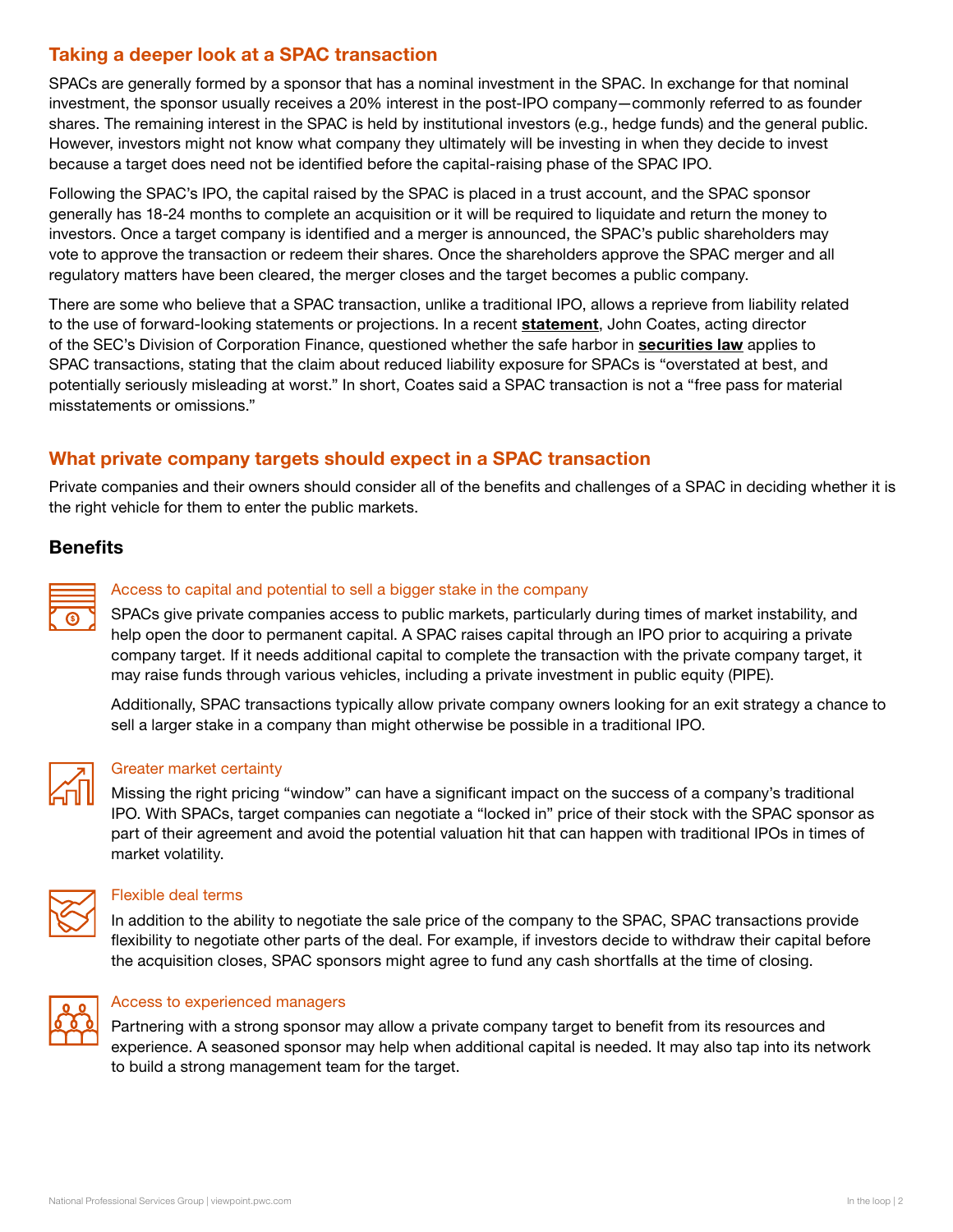#### **Challenges**



#### Potential for increased cost

The "units" issued as part of the SPAC's IPO consist of a share of common stock and a fraction of a warrant to purchase common stock that becomes exercisable after the de-SPAC transaction is completed. With the dilutive nature of the warrants, the economic cost of a SPAC transaction may exceed that of a traditional IPO.



#### Possible loss of control

The private company and its owners may lose some control as the SPAC sponsor may negotiate representation on the board of directors and more active involvement in the post transaction company.



The staff at the Securities and Exchange Commission are continuing to look carefully at filings and disclosures by SPACs and their private targets..staff are reviewing these filings, seeking clearer disclosure, and providing guidance to registrants and the public. They will continue to be vigilant about SPAC and private target disclosure so that the public can make informed investment and voting decisions about these transactions.

– John Coates, Acting Director, SEC Division of Corporation Finance



#### Public company readiness

When a target company and a SPAC sign a merger agreement, it triggers the need for certain SEC filings that the SPAC must complete within a specified time period. While the shorter window may mean the private company becomes publicly traded sooner, the set deadlines may place a high burden on the private company and its management team since much of the information in the SPAC filings is that of the private company. Alternatively, a company intending to go public through the traditional process sets the timing for its IPO. This means a company going public via a SPAC will likely need to meet an accelerated public company readiness timeline when compared to a traditional IPO for substantially the same preparation, due diligence, prospectus drafting, and SEC engagement and oversight, including the following.

The target company will need to be in compliance with SEC reporting requirements, including MD&A, earnings per share, segments, adoption of new standards on public company timelines, and interim reporting (although, similar to a traditional IPO, the target company may qualify for reporting accommodations provided to a smaller reporting company or an emerging growth company in certain circumstances).

The annual financial statements will need to be audited, and interim financial statements may need to be reviewed, under PCAOB standards.



#### Accounting and reporting complexities

A de-SPAC transaction may result in a change in control. Determination of whether the target or the SPAC is the accounting acquirer may require judgment and can lead to different accounting models.

Pro forma financial information will typically be required to provide a comprehensive view of the de-SPAC transaction, including multiple redemption scenarios.

Additionally, a de-SPAC transaction typically requires multiple steps of legal or equity restructuring that could have tax implications.

#### Warrants

The SEC staff recently issued [a statement](https://www.sec.gov/news/public-statement/accounting-reporting-warrants-issued-spacs) that highlighted certain features in SPAC warrants that may result in the warrants being classified as liabilities (rather than equity) and remeasured to fair value each reporting period through the income statement. To the extent SPACs have not appropriately considered the accounting for warrants, they may need to correct their financial statements, possibly slowing down the IPO or merger transaction.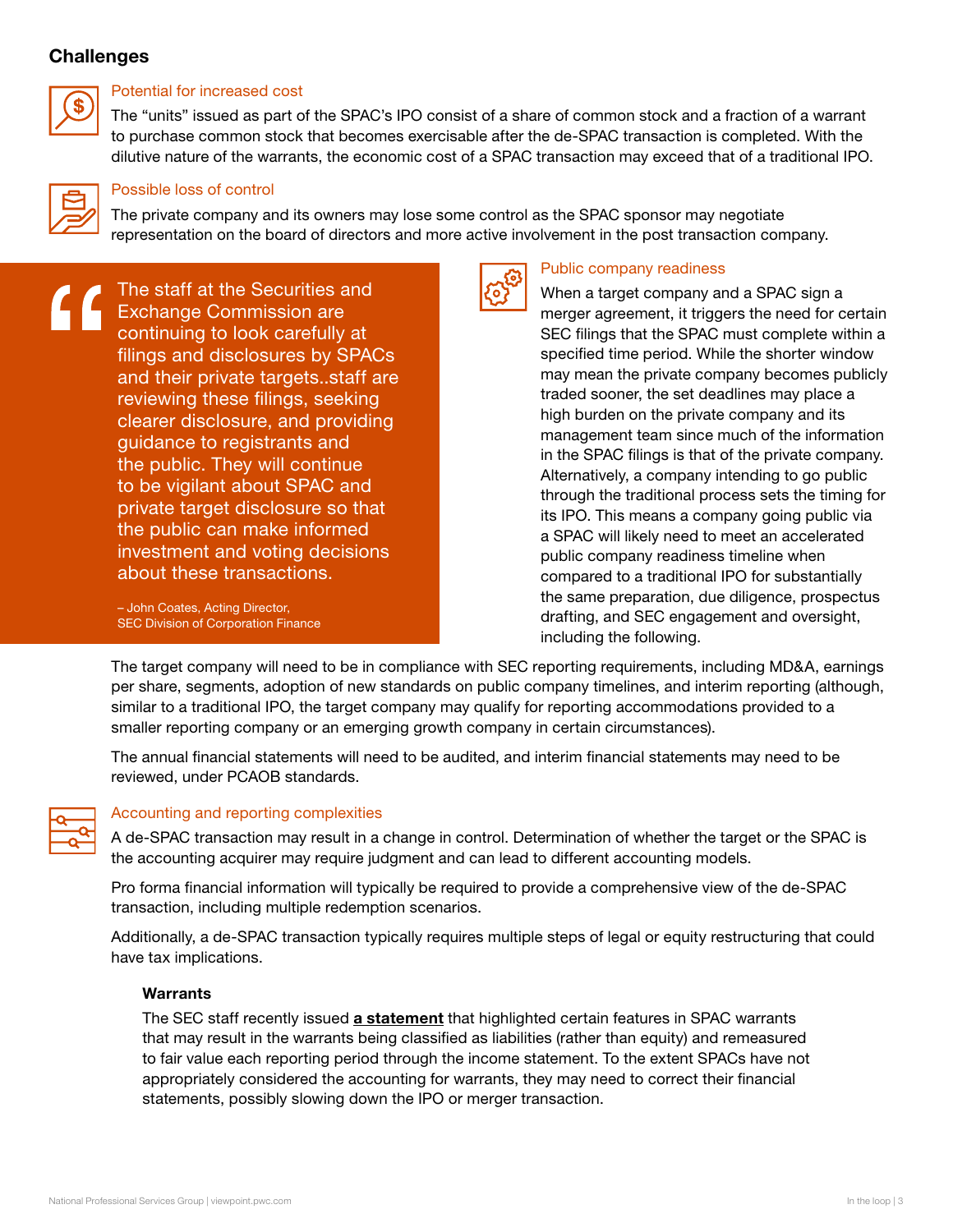# Investor considerations

SPAC transactions come with their own set of benefits and risks to investors. Before investing in a SPAC, it is important to know what this type of investment involves, what rights or protections investors have, and what capital is at risk throughout the various stages of the SPAC merger.

#### **Benefits**



#### Protective rights and additional profit opportunities for early investors

The capital raised by the SPAC from investors is placed into escrow and earns a small amount of interest while the SPAC sponsor searches for a target. Investors in the SPAC IPO also receive warrants in the SPAC as part of the units purchased, enabling them to participate in the upside, something later investors do not receive.

If the SPAC sponsor is unable to find a target company in the allotted time frame, or if investors are unhappy with the chosen target, shareholders may redeem their original investment.



#### Ability for some investors to get in on the ground floor

SPACs offer individual retail investors a chance to participate in a private company going public. In a traditional IPO, companies raise money from institutional investors and retail investors may miss out on the chance to participate. With a SPAC, anyone can buy in since the SPAC often trades publicly before a deal is even announced.

| <b>Service Service</b><br>$\mathcal{L}^{\text{max}}_{\text{max}}$ and $\mathcal{L}^{\text{max}}_{\text{max}}$ and $\mathcal{L}^{\text{max}}_{\text{max}}$ |  |
|-----------------------------------------------------------------------------------------------------------------------------------------------------------|--|
|                                                                                                                                                           |  |
| <b>Service Service</b>                                                                                                                                    |  |

#### Voting rights

While investors in the SPAC IPO cannot choose the target company, they can choose to either vote in favor of the target selected by the SPAC sponsor or vote against it. This ability to have input differs from the structure often used in a venture capital pool where investors place their money in a "blind pool" to be invested at the sole discretion of the venture capital group.

#### Risks



#### Potential for increased cost

The primary source of a SPAC's potentially high cost is the dilution inherent in the SPAC structure from:

- the sponsor "promote"—typically 20% of the post-IPO equity in the newly-formed public company in exchange for a nominal investment,
- warrants purchased by early investors, allowing them to economically benefit even if they redeem their initial investment shares,
- shares received by target company shareholders to incentivize them to agree to the merger, and
- redemptions from shareholders (One recent study showed that a median of 73% of SPAC IPO proceeds were returned to shareholders as a result of redemptions during 2019 and the first half of 2020.').



#### SPAC sponsor

Since most target companies are not identified until later, early investors are investing in and relying on the sponsor, not on the to-be-identified target company. But SPAC sponsors can have conflicts of interest and their economic interests in the SPAC may not align with investors. The sponsor can turn a significant profit, regardless of how well the company does after it acquires a target.



#### Quality of the target company

The SPAC transaction relies heavily on the sponsor, who is incentivized to identify a target company and close an acquisition. Given the time constraint placed on a sponsor to find a target company within 18-24 months, the sponsor may need to accelerate the timeline to find a company to acquire. Additionally, as the SPAC space is becoming increasingly crowded and competitive, the ability to identify viable target companies is becoming more challenging. Investors might find their money going into a merger with a lower quality target company that is not initially as fully prepared to become a public company.

["A Sober Look at SPACs"](https://papers.ssrn.com/sol3/papers.cfm?abstract_id=3720919) by researchers at Stanford University and New York University School of Law, October 2020 (revised April 2021)